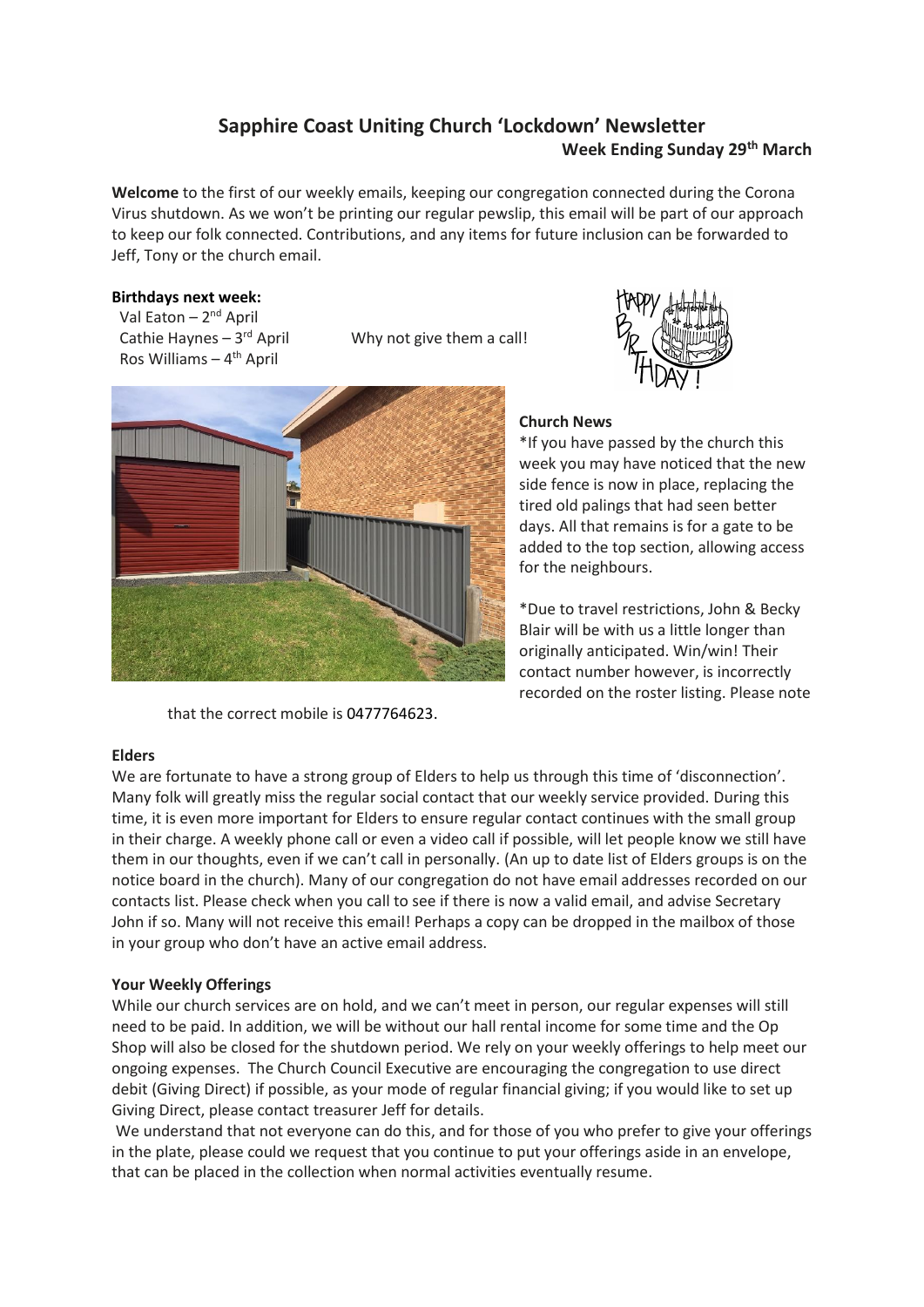#### **Viewpoint Magazine**

We have received our usual supply of *Viewpoint*, the quarterly magazine of the Canberra Region Presbytery. Copies are available on the desk beside the entry door at church if anyone would like a hard copy, or an online version can be found on the Presbytery website at [https://canberra.uca.org.au](https://canberra.uca.org.au/) by clicking on the "Presbytery Dates and Events' tab.

#### **Lectionary readings this week:**

 Ezekial 37:1-14 Psalm 130 Romans 8:6-11 John 11:1-45

### **Message**

# The raising of Lazarus: John 11:1- 45

*A reflection by Rev Elizabeth Raine, Minister of Tuggeranong Uniting Church and Chair of Presbytery Pastoral Relations Committee*



What are we to make of the raising of Lazarus? It is not really a resurrection, though it points to the later death and resurrection of Jesus. In this story, Lazarus is transformed from death to life. He has 'returned to life', showing that not even death can stop the life-giving Spirit of God from moving in strange ways through the world.

It is different for Martha and Mary. Theirs is a resurrection story, as their wailing has turned into dancing; and they have moved from sackcloth to being clothed with joy (Psalm 30:11-12). Their existing life of despair and sadness is rebooted into a life of joy, hope and abundant faith. Their relationship with Jesus moves to a new level of trust, and the

whole conversation between Jesus and Martha sets out this new relationship of true belief in him.

All of the symbols and metaphors the author of the Gospel of John has used, the seven signs or miracles which Jesus' has performed, and all of his teaching climaxes at this moment of decision, when Martha answers Jesus' question: "Do you believe?" The questions of whether he is God's chosen or not are now resolved, eyes are opened and the light of Christ shines clearly.

When we choose to enter this relationship with God as faithful people, we will need to explore this question for ourselves: "Do you believe?" and even "What do you believe?"

Given the exceptional circumstances we find ourselves in right now, with a pandemic working its way through the world, this might be a very difficult question to answer for many of us. I have had conversations already as to whether this virus is part of God's plan, and has God unleashed it to somehow punish us?

I really don't think a God of love would unleash such a destructive force upon the creation. If anyone is to blame, it is ourselves, for the destructive way in which we have treated the creation. What God has given us in this story of Lazarus is the opposite. God, through Jesus, gives us hope, one of the most powerful things we have at the moment.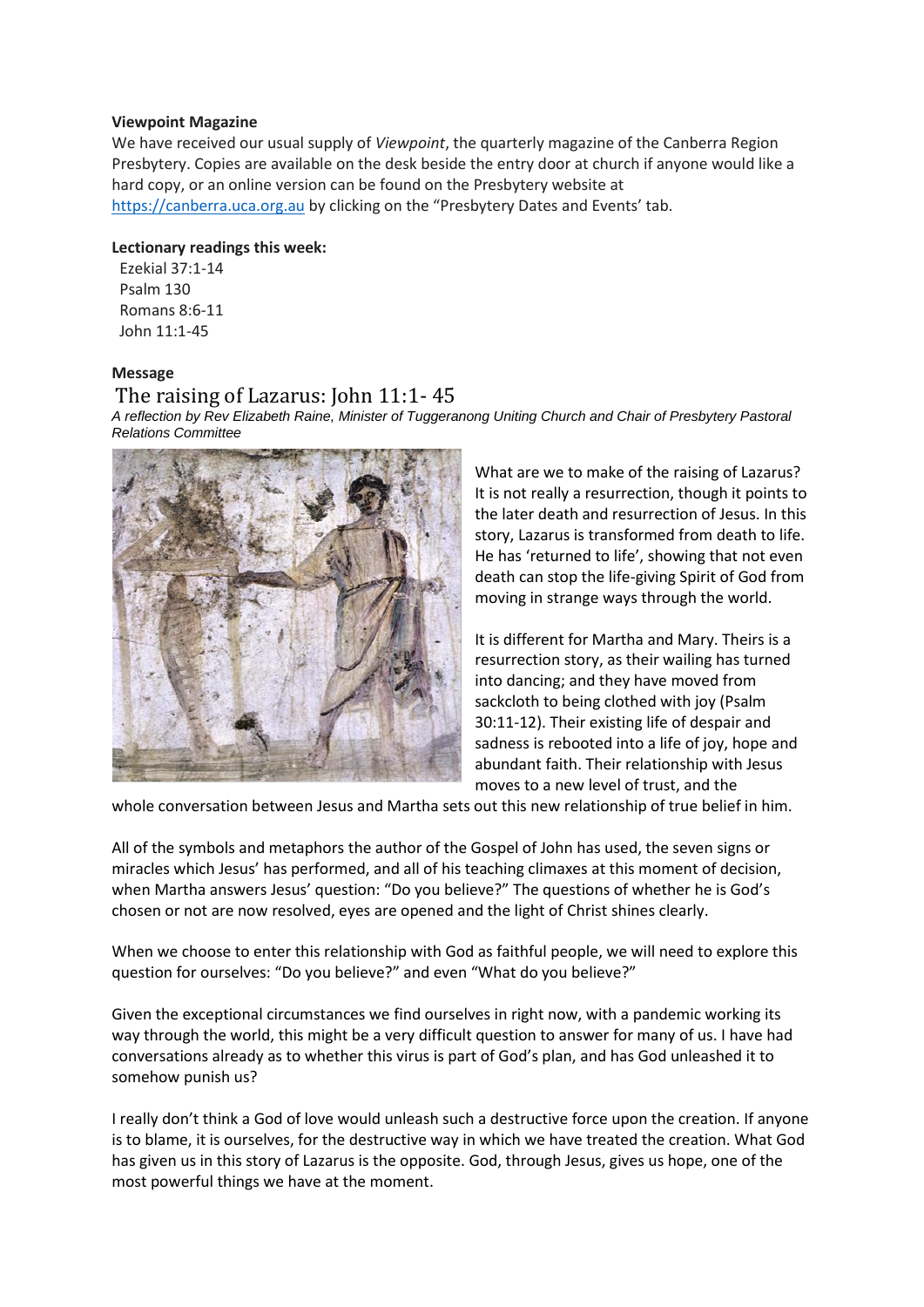People of faith and hope can often be accused of being 'naive', 'out of touch' or 'stupid'. On Twitter, I am frequently told that the world is in a mess, the planet is dying, we are spending too much time, money and energy on destroying each other, and now a new disease is threatening the stability of our societies and may cause millions of deaths. They ask me "Where is your God in all of this? Why doesn't he do something if he is real? What reason is there for hope?

There are many reasons why we could fall into despair, as Mary and Martha did initially. But then Jesus turns up, and unexpectedly offers hope.

Hope can and does make a significant difference in this world. Hope is a flicker of a flame, a glimpse of starlight, a distant glow in the darkness. We all know stories where life was found where we least expected it, where against all explanations, a child, someone with cancer, or a dying person fights for life, and wins, bringing life and light to all around.

We all have moments of despair and doubt. The Psalms are full of the laments of people who face sickness, death and war. Yet these laments are also full of hope: You are my refuge and my shield; I have put my hope in your word says Psalm 119:114 Psalm 33:22 reminds us that God's unfailing love is with us, as people who put our hope in God.

All of us probably want to give up at times. Many of us now may be metaphorically where Lazarus was, in space that feels as small and silent and isolated as a first century tomb. Some of us may be feeling a grief like that of Mary and Martha, a grief that comes from fearing that the world is now a different place and may never be the same again.

But life has a powerful upon us, and as people of faith we have a great capacity for hope against hope. All of us have experienced moments when our hope, as foolish as it may have appeared, proved to be grounded in reality. After all, we are people of faith, a faith grounded in hope.

Hold on to your hope. As Paul says in Romans 12:12 "Rejoice in hope, be patient in tribulation, be constant in prayer, for "surely there is a future, and your hope will not be cut off" (Proverbs 23:18).

#### **Saltbush – Uniting the Scattered Community**

*Saltbush* seeks to encourage and connect smaller, Uniting Christian communities, irrespective of size or location. *Saltbush* seeks to enable us as a broad church to embrace the reality of being Christian community in the 21st. century and to affirm the place and capacity of smaller Christian communities both to gather and be in mission. Their website can be found at <https://saltbushcommunity.uca.org.au/> Scroll down to the section entitled 'The Word around the Bush'. There are 8-10 minute video messages posted each week by the team at Saltbush. Just click on the image to view a video.

#### **Prayers**

*God of the guiding star, the bush that blazes Show us your way God of the stormy seas, the bread that nourishes Teach us your truth. God of the still, small voice, the wind that blows where it chooses Fill us with life God of the elements of our inward and outward journeys Set our feet on your road today. ~Ruth Burgess*